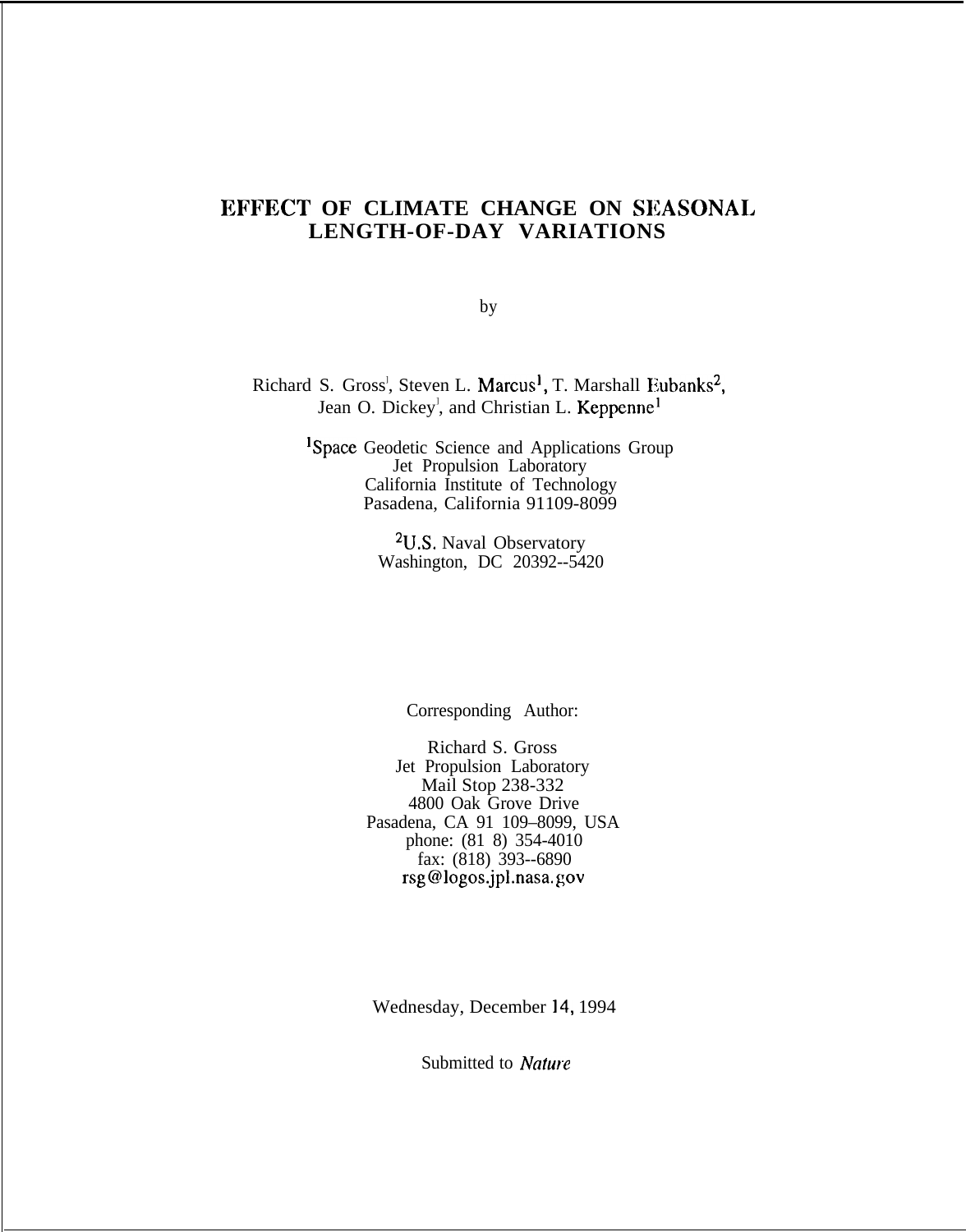#### EFFECT OF CLIMATE CHANGE ON SEASONAL LENGTH-O] '-DAY VARIATIONS

Richard S. Gross<sup>1</sup>, Steven L. Marcus<sup>1</sup>, T. Marshall Eubanks<sup>2</sup>, Jean O. Dickey<sup>1</sup>, and Christian L. Keppenne

1 Jet propulsion Laboratory, California Institute of Technology

<sup>2</sup>U.S. Naval Observatory

ABSTRACT. Global warming, by definition, changes the atmospheric temperature field. Since this temperature change is not expected to occur uniformly, either geographically, or with height in the atmosphere, changes can be expected in the pole-to-equator temperature gradient which, by the thermal wind equation, will cause changes in the atmospheric zonal wind field. Conservation of angular momentum dictates that as the wind-driven axial atmospheric angular momentum changes, so will the length-of-day (LOD), Here, observed changes in the strengths of the annual and semiannual LOD signals during 1963–1991 are analyzed and shown to be both significantly correlated with the Southern Oscillation Index (S01), and to exhibit trends of comparable magnitude but opposite signs. The reported correlation between the S01 and the amplitude of the seasonal LOD signals demonstrates a linkage between seasonal LOD (and hence seasonal zonal wind) variability and the El Nifio / Southern Oscillation phenomenon which can only arise through non-linear interactions. Furthermore, this study demonstrates that observed changes in the amplitudes of the seasonal LOD signals can be used to study the effects of climate change on the seasonal atmospheric zonal winds on interannual to decadal and longer time scales.

Over the past century, the global mean surface temperature has increased by a total of  $0.45^{\circ}$ C  $\pm$  O. 15<sup>o</sup>C<sup>1</sup>, and under the "business-as-usual" scenario of the Intergovernmental Panel on Climate Change (IPCC), the global mean temperature is expected to increase by about 0.2°C–  $0.5^{\circ}$ C per decade<sup>2,3</sup> during the next century. Past temperature changes did not occur uniformly over the globe<sup>1</sup>, and future changes also are not expected to occur uniformly. General Circulation Models (GCMS) of the atmosphere indicate that the surface temperature will increase more than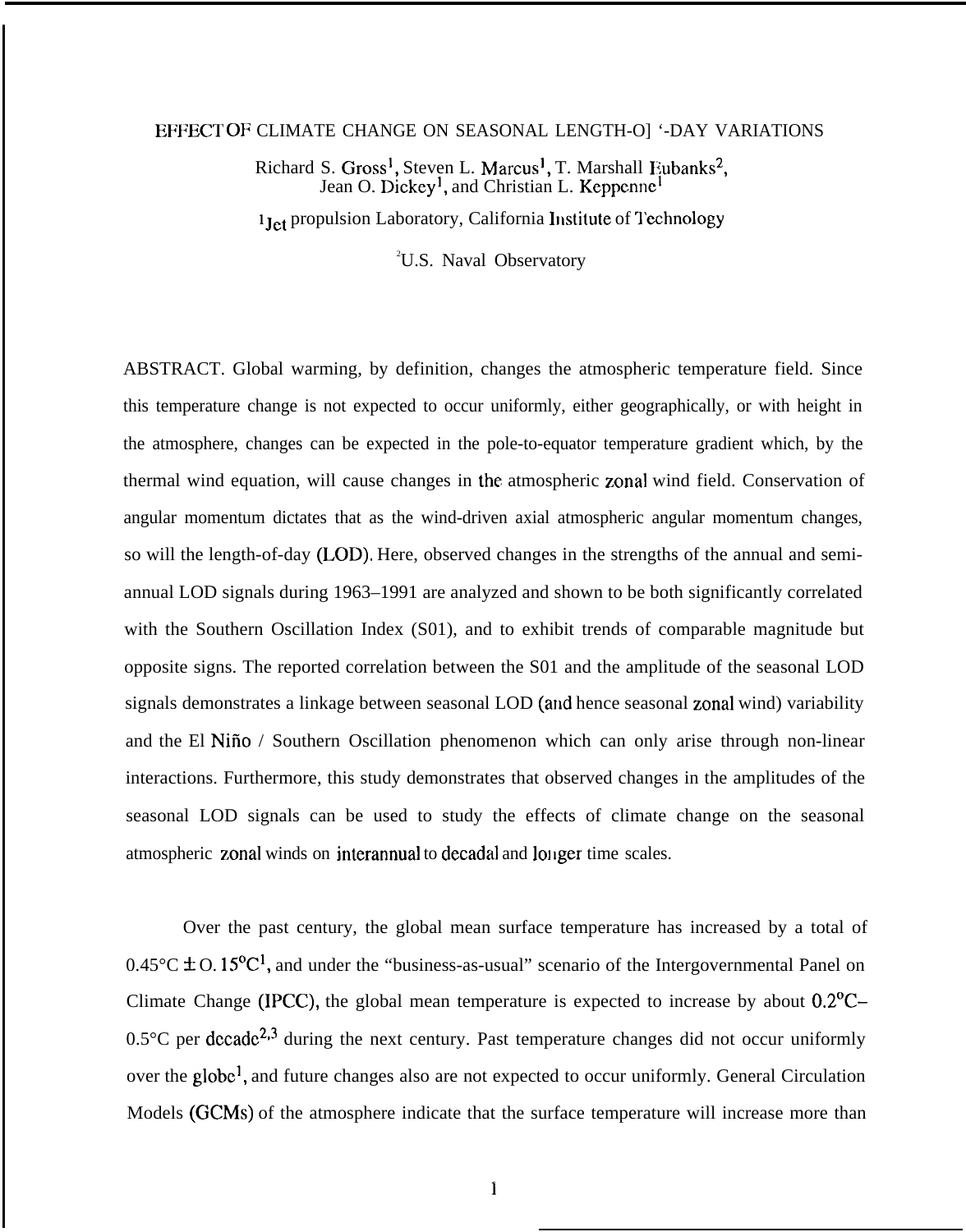average in the high northern latitudes in winter, and less than average in areas covcrcd by sea-ice during the summer. The available meteorological data suggests that warming to date occurs at low latitudes as well<sup>4-6</sup>. However, both the data and the atmospheric general circulation models suffer from a number of problems and the actual geographical distribution of any global warming remains quite uncertain.

Because of the geographically non-uniform nature of the past and expected future atmospheric temperature changes, the pole-to-equator temperature gradient can be expected to vary during global warming, The global scale zonal winds which drive the seasonal fluctuations in the Earth's rotation rate are nearly geostrophic, and thus are related to meridional temperature gradients through the thermal wind relation<sup>7</sup>:

$$
\frac{\partial u}{\partial z} \propto \frac{-1}{T \sin \phi} \frac{\partial T}{\partial \phi} \tag{1}
$$

where u is the zonal wind,  $z$  is the altitude, *T* is the temperature, and  $\phi$  is the latitude. If it is assumed that: (1) the temperature (measured from absolute zero) is constant in the denominator of equation 1, (2) the winds at the surface are negligible, and (3) the meridional temperature gradient  $\partial T/\partial \phi$  is independent of height, then changes  $\delta A$  in the LOD can be directly related to changes  $\partial T_2$ in the degree 2, order O coefficient of the spherical harmonic expansion of the vertically averaged atmospheric temperature distribution through<sup>8</sup>:

$$
\delta A = -0.3458 \delta \Gamma_2^0 \tag{2}
$$

where  $\delta T_2^0$  is measured in degrees Celsius and  $\delta A$  is measured in milliseconds (msec). Comparison of actual  $T_2^0$  and LOD data indicate that this relation, while not perfect, can explain most of the observed seasonal variation in the LOD (Eubanks  $et$  al,, 1994, manuscript in preparation).

In the absence of non-atmospheric excitation sources, the atmosphere and solid Earth can be viewed as a closed, dynamical system, the total angular momentum of which remains constant in time. As the atmospheric angular momentum changes (due, e.g., to global warming-induced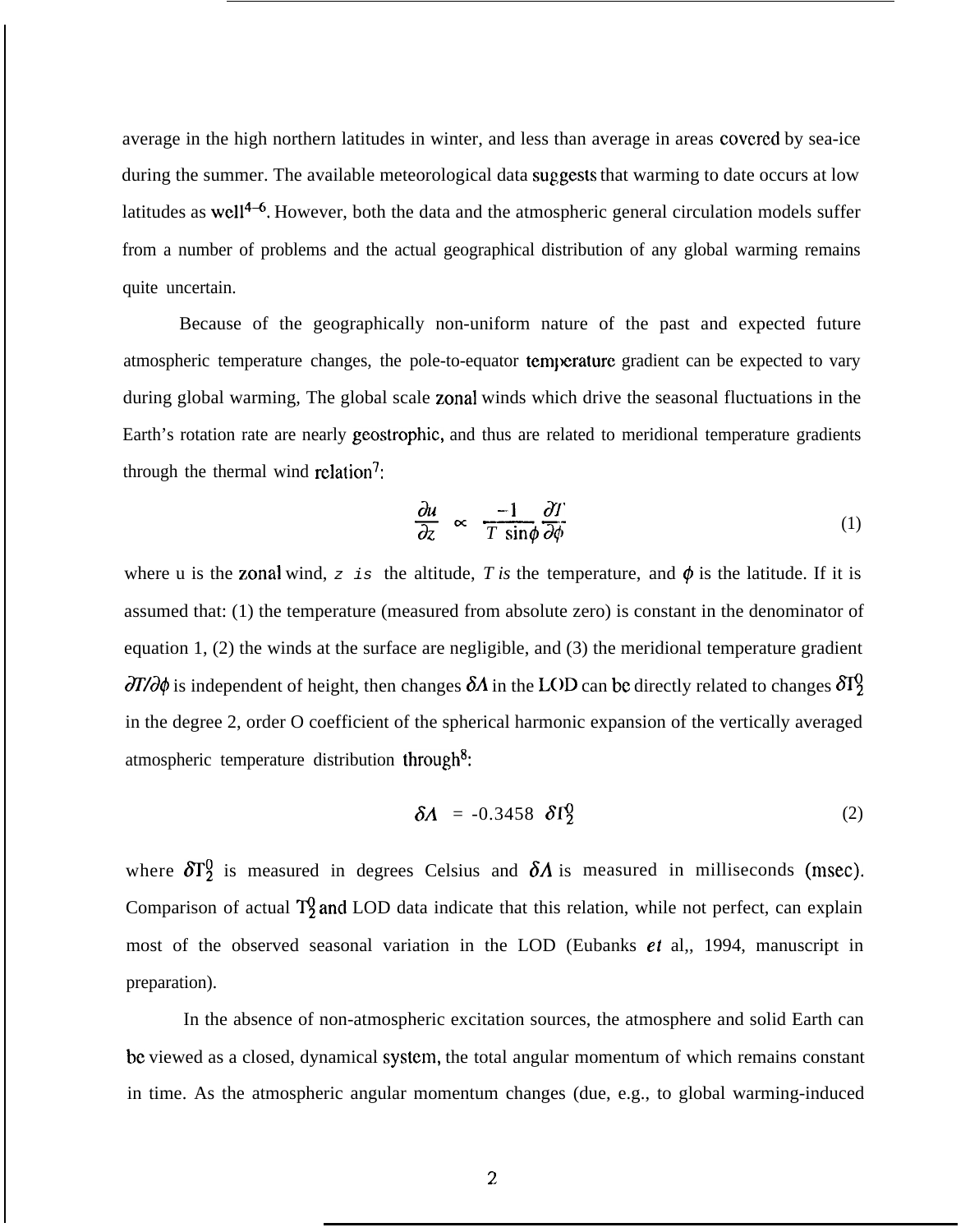variations in the strength of the zonal winds), then the angular momentum of the solid Earth must change by an equal, but opposite, amount in order for the total angular momentum of the atmosphere-solid Earth system to remain constant. In fact, numerous previous studies have shown that on time scales of a few days to a few years, the observed variations in the length-of-day (LOD) are caused dominantly by fluctuations in the atmospheric zonal winds $9-12$ . In particular, it has been shown to within measurement uncertainty that seasonal LOD variations can be accounted for solely by seasonal variations in the atmospheric zonal winds<sup>12-17</sup>. Thus, any changes in the strengths of the seasonal zonal winds will be reflected in *l* arth rotation measurements and appear as changes in the strengths of the seasonal length-of-day signals. The excellent agreement (to within about 0.02 msec) found between the annual cycle of the geodetically-measured LOD and the meteorological excitation data<sup>14</sup> thus corresponds to a geodetic temperature sensitivity of better than 0.1 'C in the seasonal cycles.

In this study, observed changes in the strengths of the seasonal LOD signals are examined and interpreted as possibly being caused by the effects of climate change. In particular, it is shown that changes in the annual and semi-annual LOD amplitudes during 1963-1991 are significantly correlated with the Southern Oscillation Index (S01), and also exhibit trends of opposite sign. This demonstrates a linkage between seasonal LOD (and henee seasonal zonal wind) variability and the El Nifio / Southern Oscillation phenomenon, and suggests that observations of the amplitudes of the seasonal LOD signals have the potential to be used as proxy measures of global warminginduced variations in the strength of the seasonal zonal winds on interannual to decadal and longer time scales.

The length-of-day data set used in this study, known as COMB92, is an extension of SPACE9218 and is derived from a Kalman filter-based combination of independent Earth rotation measurements taken using the techniques of optical astrometry, very long baseline interferometry, and lunar laser ranging, A number of corrections–--including corrections to the bias, rate, and stated uncertainties—are made to each of the independent series in order to make them consistent with each other prior to their combination<sup>8</sup>. In addition, the annual term of the optical astrometric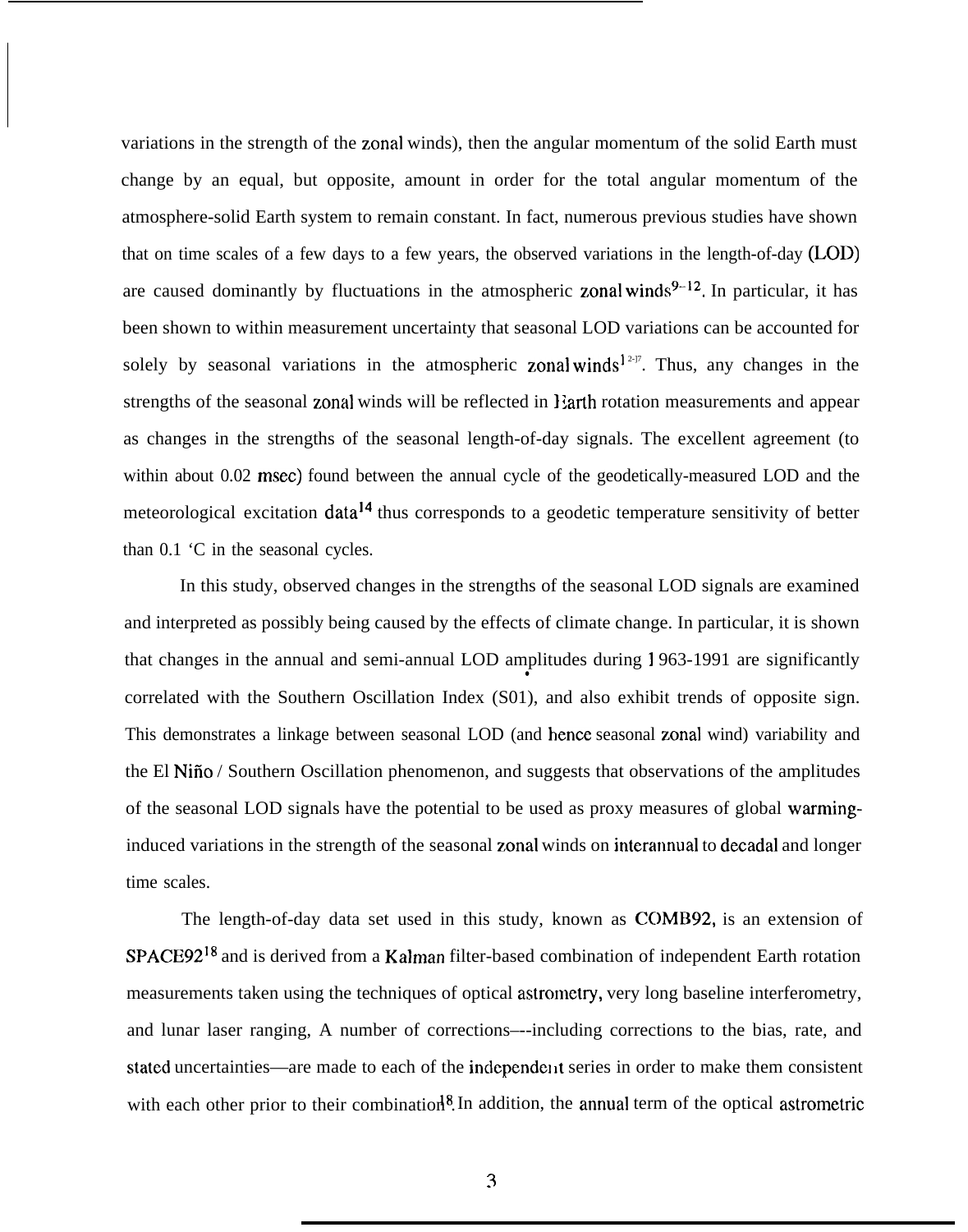series is adjusted by applying a constant correction designed to make it agree, on average, with the average annual term exhibited in a combination of all the other, independent, geodetic-derived Earth rotation series used in forming COMB92. The effects of long period (fortnightly through lunar nodal) solid Earth tides on the Earth's rotation have been removed from the individual Earth rotation measurements by using the model of Yoder *et al.* <sup>19</sup>, and the effects of ocean tides at the *Mf* (13.63 day), *Mf* (13.66 day), *Mm* (27.56 day), and *Ssa* (182.6 day) tidal periods have been removed by using the model of Dickman<sup>20</sup>. The resulting LOD series, COMB92, spans January 20,0, 1962 through January 17.0, 1993 at 5-day intervals and is shown in Figure 1a, with Figure 1 b showing the formal errors (one sigma) in its determination. The large, decadal-scale signal evident in Figure 1 a is thought to be caused primarily by core-mantle boundary processes  $21-24$ , with atmospheric effects contributing a currently unknown amount to this observed decadal-scale LOD variation. Decadal LOD observations cannot be used directly to study decadal-scale atmospheric zonal wind variations because the dominating core-mantle boundary processes are difficult to model accurately, and hence cannot be reliably removed from the decadal LOD observations.

Superimposed on the decadal and interannual LOD signals in Figure 1a are the seasonal terms of annual and semi-annual period that are of interest in this study. They have been isolated from the total LOD signal by singular spectrum analysis (SSA), a data adaptive technique wherein a time series is decomposed into a set of orthonormal basis functions (called temporal empirical orthogonal functions) that are determined by the time series itself rather than being constrained to bc, for example, functions of sines and cosines  $25-28$ . The. temporal empirical orthogonal functions (T-EOFS) are the eigenfunctions of the lag-covariance matrix of the time series. The associated eigcnvalues indicate the fraction of the variance carried by the temporal principal components (T-PCS; the time-dependent coefficients of the eigenfunctions). Vautard and Ghil<sup>27</sup> have shown that pairs of eigcnvalues can accurately capture oscillatory phenomena. Figure 2 shows the normalized spectrum of singular values of the COMB92 LOD time series obtained by applying SSA to it using a window width of 75 samples (375 days). The greatest percentage of the variance of the original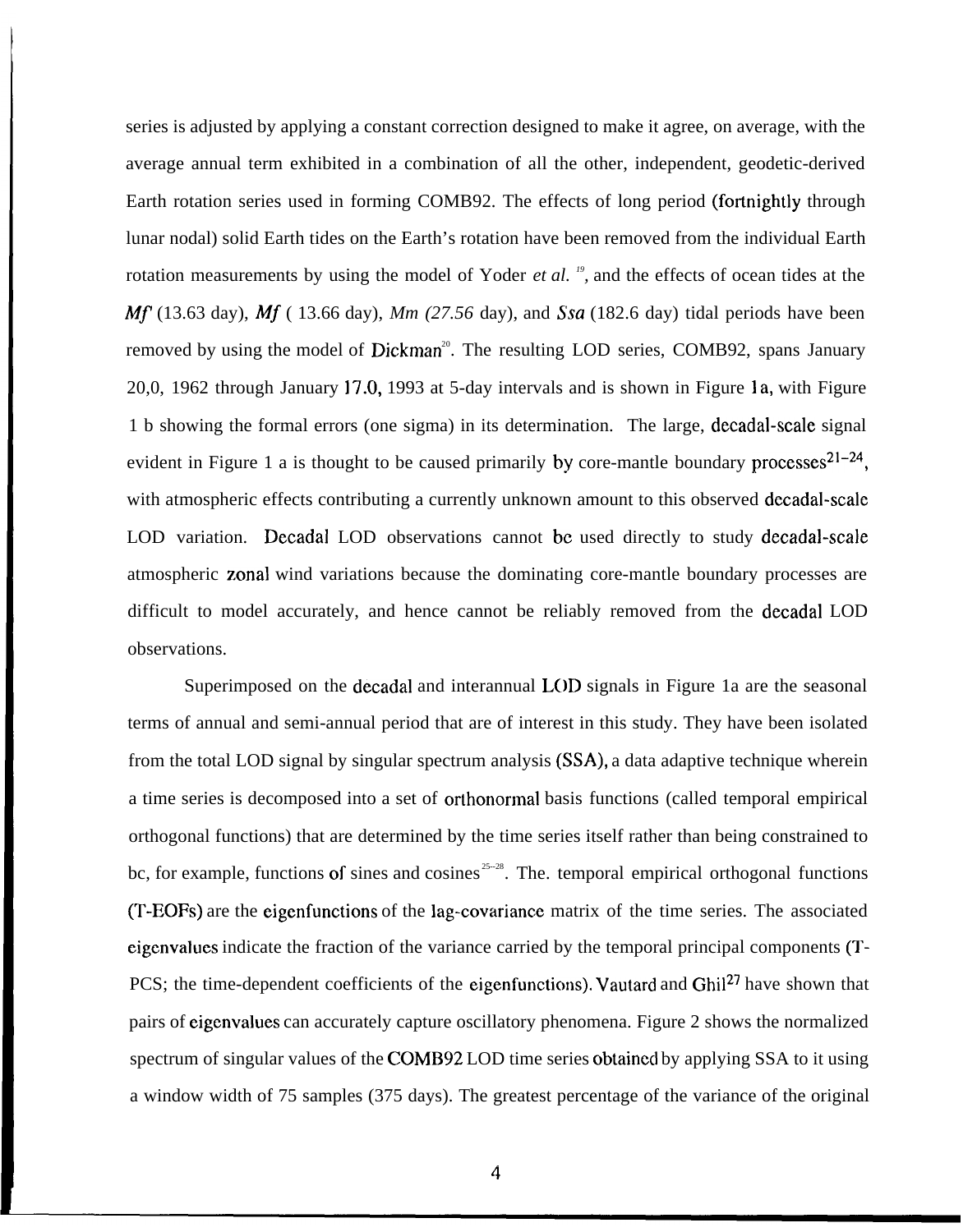time series (COMB92) is seen to be carried by the decadal fluctuations (first T-PC), with the annual term carrying the next greatest percentage of vari ante (second and third T-PCs), closely followed by the semi-annual term (fourth and fifth T-PCs). Figure 3a (solid line) shows the annual term recovered from the second and third T-PCs, and Figure 3b (solid line) shows the semi -annual term recovered from the fourth and fifth T-PCs. Also shown in Figure 3 are the amplitudes (dashed lines) of the annual and semi-annual terms that have been obtained by applying complex demodulation<sup>29</sup> to the annual and, separately, the semi-annual reconstructed time series. As can be seen, the amplitudes of the annual and semi-annual length-of-day terms have not been constant during 1963– 1991, but rather have exhibited variations on i nterannual to decadal time scales (shorter period variations have been removed by the SSA filtering procedure).

I

The amplitudes of the annual and semi-annual LOD terms (reproduced from Figures 3a and 3b) arc plotted as solid lines in Figures 4a and 4b, respectively. For comparison purposes, the running annual mean of the Southern Oscillation index (S01), computed for this study as the difference of the surface pressure between Tahiti and Darwin in millibars, is shown in Figures 4a and 4b by dashed lines. Note that in Figure 4a the negative of the SOI (termed here the Modified Southern Oscillation Index, or MSOI) is plotted at a lag of 4 months since this is found to give the maximum correlation (0.54) with changes in the amplitude of the annual LOD term. The greatest correlation between the SOI and changes in the amplitude of the semi-annual LOD term is found to be 0.60 at no lag. The sample autocorrelation functions (ACFS, not shown) of the series of annual and semi-annual LOD amplitudes indicate effective decorrelation lengths (given by the e-folding time of the central peak of the ACF) for these series of 2'77 and 256 days, respectively. Since each series spans 10400 days, these effective decorrelation lengths imply that these series have 38 and 41 effective degrees of freedom, respectively. (A similar examination of the ACF of the SOI indicates that this series has 40 effective degrees of freedom, a number comparable to those of the series of annual and semi-annual LOD amplitude changes.) Hence, the 99% significance levels are 0.42 and 0.40 for the correlations between the MSOI and annual LOD amplitude changes, and between the SOI and semi-annual LOD amplitude changes, respectively. '1'hcrefore, changes in the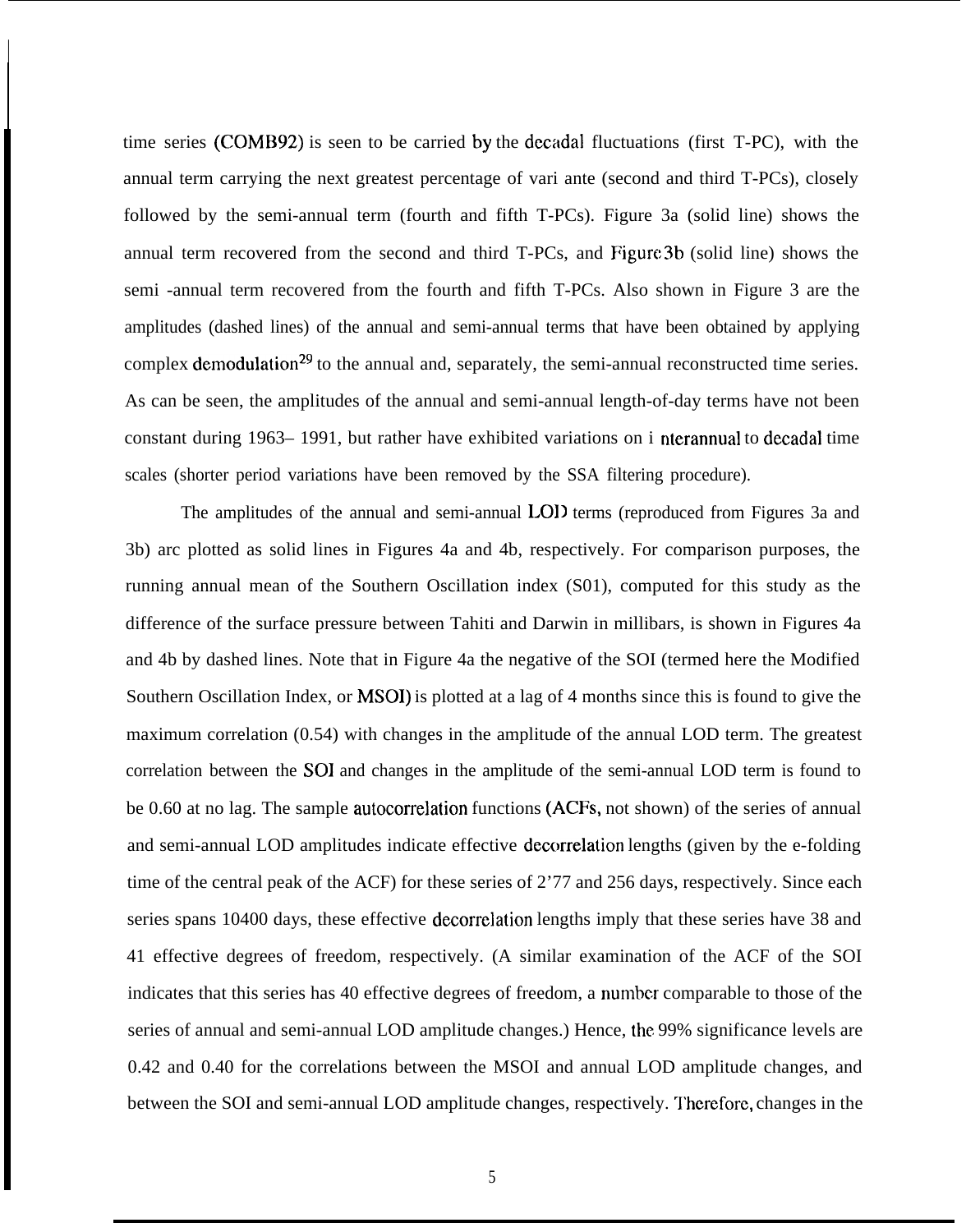amplitudes of the annual and semi-annual components of the length-of-day are each found to be significantly correlated with the SOI during 1963–1991, with the semi-annual LOD amplitude changes being positively correlated with the SOI, and the annual 1.011 amplitude changes being negatively correlated.

As discussed above, the observed decadal variations in the length-of-day (Figure 1a) cannot be used directly to study decadal variations in the atmospheric winds since the decadal LOD variations are thought to be caused largely by core-mantle boundary processes. On interannual time scales, however, it has been shown that the observed LOD variations are largely caused by changes in the atmospheric winds, and, in particular, that the observed interannual LOD variations are negatively correlated with the SOI. Chao<sup>30</sup> reported finding such a correlation during 1957– 1983 with a maximum value for the correlation coefficient of --0.56 obtained when the SOI leads the interannual LOD by 1 month; Eubanks elU1.31 reported a maximum correlation coefficient during 1962–1984 of about --0.5 when the SOI leads the interannual LOD by 3 months; Chao<sup>32</sup> reported a maximum value for the correlation coefficient during 1972–1 986 of--0.68 for a 2 month lead time; and Dickey et *aL<sup>33</sup>*have recently reported a maximum correlation coefficient during 1964--1989 of-0.67 for a 1 month lead time. Here it has been shown that comparable levels of correlation exist between the SOI and changes in the amplitudes of the annual and semi-annual LOD terms.

This reported correlation between the modulation of the seasonal LOD signals and the SOI indicates a linkage between seasonal LOD variability (and hence between seasonal zonal wind variability) and the El Niño / Southern Oscillation (ENSO) phenomenon, El Niño events usually peak in northern hemisphere winters<sup>34</sup>, an observation that Tziperman *et al.*<sup>35</sup> have recently interpreted as arising from nonlinear resonances between the seasonal cycle and the equatorial Pacific ocean-atmosphere system. They modeled the ENSO cycle as a delayed-oscillator process driven by seasonal forcing and found that for small nonlinearity the solution maybe either quasiperiodic exhibiting no relation to the seasonal cycle, or may be mode-locked to a single nonlinear resonance in which case the solution is periodic. For larger values of the nonlinearity the solution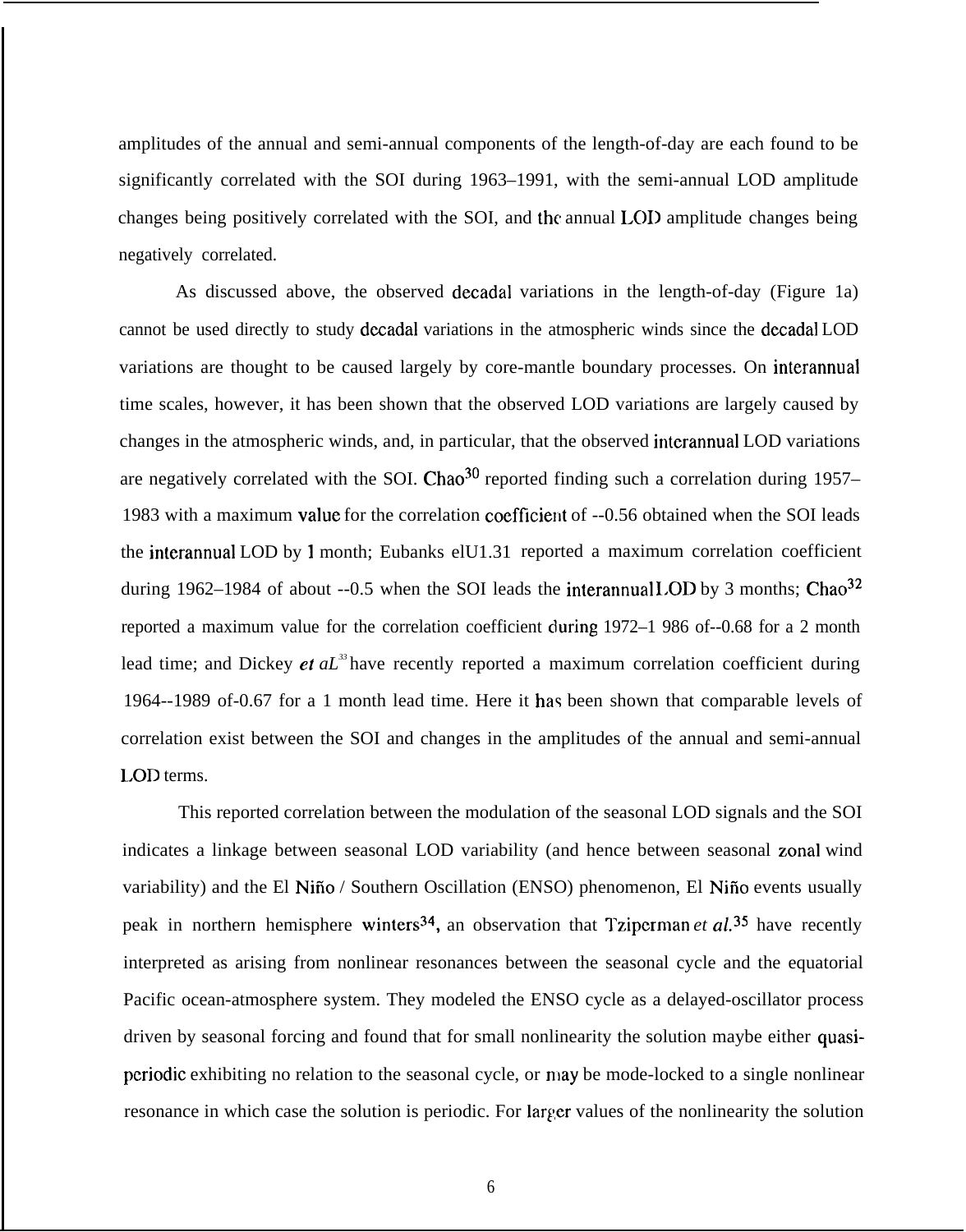becomes chaotic, exhibiting partial phase-locking to the seasonal cycle. Jin et al.<sup>36</sup>, using a fuller dynamical model than that used by Tziperman et  $al$ .<sup>35</sup>, have shown that the chaotic behavior of the partially phase-locked solution results from irregular transitions of the ENSO oscillator between overlapping nonlinear resonances with the seasonal cycle. In addition, Wang<sup>37</sup> has recently reported evidence of coupling between the annual cycle and ENSO variability in sea-surface temperature measurements of the tropical Pacific during 1950-1991. The fact that the seasonal LOD (and hence seasonal zonal wind) variability is correlated with the SOI is further evidence of a coupling bctwccn the seasonal cycle and the ENSO phenomenon.

From a linear least-squares fit for a mean and trend to the series of annual and semi-annual LOD amplitudes shown in Figure 4 it is found that the amplitude of the annual LOD signal has changed at an average rate of 2.8  $\pm$  1.2 µsec/yr during 1963–1991, whereas the amplitude of the semi-annual LOD signal has changed at an average rate of  $-1.7 \pm 0.8 \mu$ sec/yr during this same time period, The quoted uncertainties are the formal errors (one sigma) in the determination of the trends wherein the series of annual and semi-annual LOD amplitudes are assumed to have 38 and 41 effective degrees of freedom, respectively. These trends in the amplitudes of the annual and semi-annual LOD signals may reflect changes in the strength of the seasonal zonal winds associated with climate change. In any case, these small trends in the amplitudes of the seasonal LOD cycle indicate, through equation 2, that the corresponding trends in the amplitudes of the annual and semi-annual cycles of the atmospheric temperature coefficient  $T_2^0$  during this time period is -0.0081  $\pm$  0.0035 °C/yr and 0.0049  $\pm$  0.0023 °C/yr, respectively.

Since seasonal LOD variations can be accounted for solely by seasonal changes in atmospheric zonal winds (at least to within measurement uncertainty), changes in the strengths of the seasonal LOD variations on all time scales can be attributed unambiguously to changes in the strengths of the seasonal atmospheric zonal winds on those time scales. Hence, the effects of changes in the strengths of the atmospheric winds on the 1.OD can bc studied on time scales longer than interannual by analyzing changes in the amplitude of the seasonal LOD signals. Such studies cannot be done using dccadal-scale LOD observations directly bccausc of the dominant effects of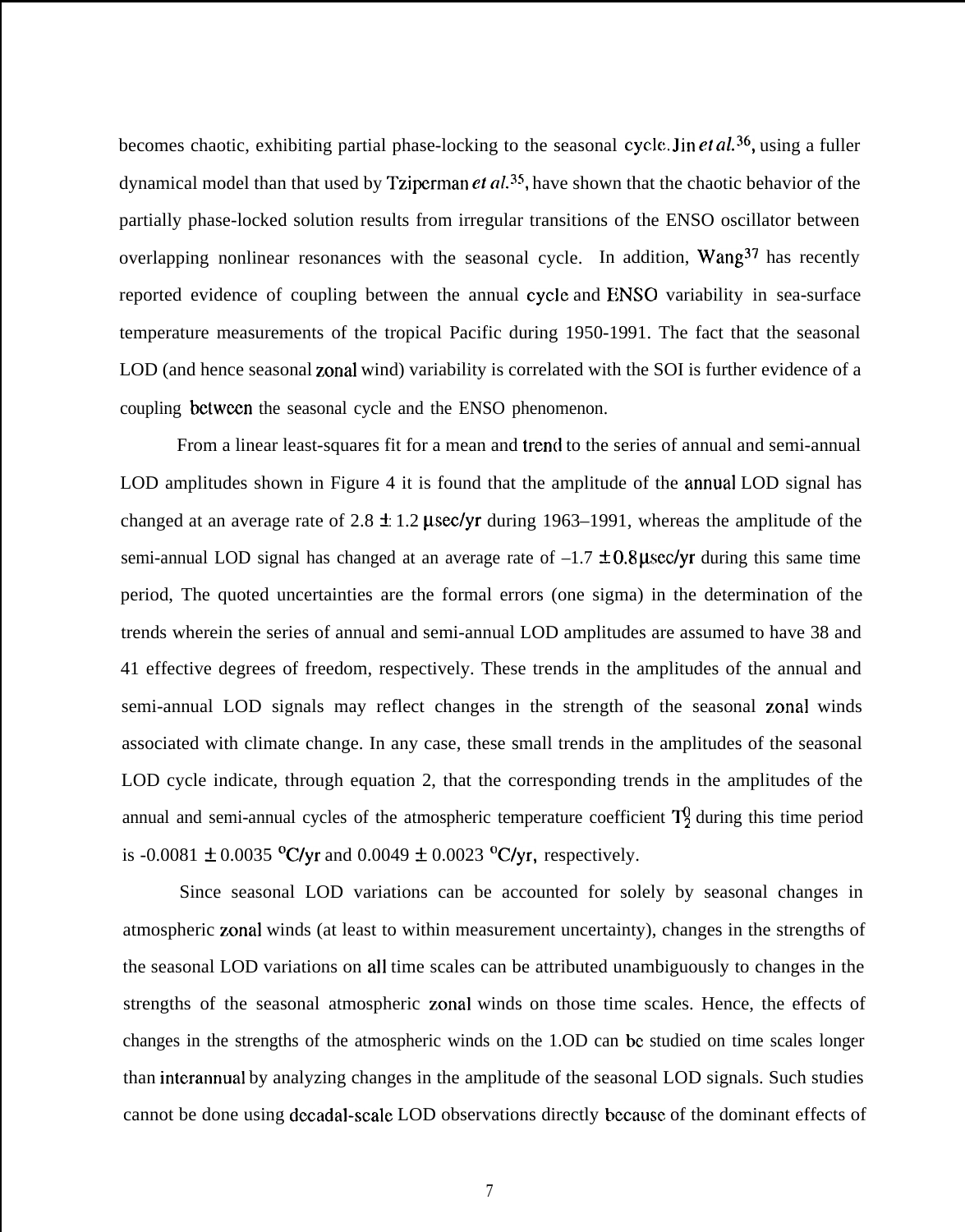core-mantle boundary processes at these time scales. Of course, a much longer time series of seasonal LOD observations should be analyzed in order to better define the decadal (and longer) time scale changes in the amplitudes of the seasonal LOD signals. Before the advent of atomic clocks in 1955, the most accurate LOD observations were obtained from lunar occultation measurements. By analyzing such measurements, Jordi et al. <sup>38</sup> have recent] y produced a series of Earth rotation determinations spanning 1830- 1955.5 at four-month intervals. They considered the interannual fluctuations evident in their series to be reliable back to 192S. I lowever, the reliability of the seasonal terms, and hence of their utility as measures of changes in the seasonal zonal winds during 1830-1955.5, remains to be evaluated.

In summary, climate change can be expected to affect the pole-to-equator temperature gradient, thereby inducing changes in the atmospheric zonal winds, and, by conservation of angular momentum, causing changes in the length-of-day, Here it has been shown that changes in the amplitudes of the annual and semi-annual LOD signals during 1963--1991 are significantly correlated (at the 99% significance level) with the Souther n Oscillation Index, thereby establishing a linkage between seasonal LOD (and hence seasonal zonal wind) variability and the El Nifio / Southern Oscillation phenomenon, This study further demonstrates that changes in the strengths of the seasonal atmospheric zonal winds can be studied on interannual to decadal (and longer) time scales by analyzing changes in the amplitudes of the seasonal LOD signals. The results reported here warrant further investigation in order to gain greater insight into the nature of the global warming-induced LOD variations.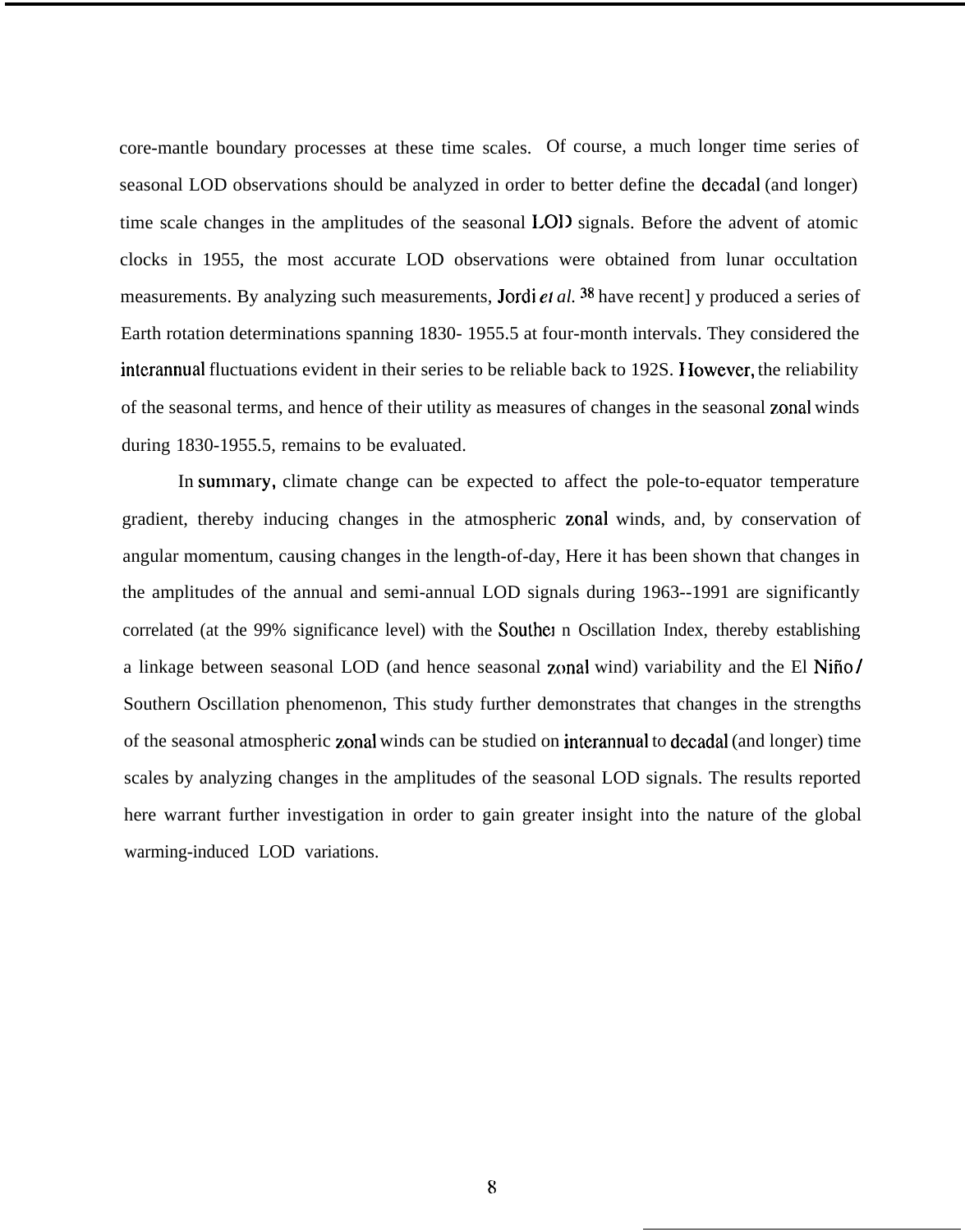### **REFERENCES**

- 1. Folland, C. K., Karl, T. R. & Vinnikov, K. Ya. in *Climate Change: The IPCC Scientific Assessment* (eds Houghton, J. T., Jenkins, G. J. & Ephraums, J. J.) 195-238 (Cambridge University Press, New York, 1990).
- 2. Houghton, J. T., Jenkins, G, J. & Ephraums, J. J. *Climate Change: The IPCC Scientific* Assessment (Cambridge University Press, New York, 1990).
- 3. Houghton, J. T., Callander, B. A. & Varney, S. K. *Climate Change 1992: The Supplementary Report to the IPCC Scientific Assessment* (Cambridge University Press, New York, 1992).
- 4. Hansen, J. & Lebedeff, S. *Geophys Res. LeIt.* 15, 323-326 (1988).
- 5. Vinnikov, K. Ya., Groisman, P. Ya. & Lugina, K. M. *J. Climate 3,662-677 (1990)*.
- 6. Parker, D. E., Jones, P. D., Folland, C. K. & Bcvan, A. *J. Geophys. Res.* 99, 14373- 14399 (1994).
- 7. Gill, A. E, *Atmosphere Ocean Dynamics* (Academic Press, New York, 1982).
- 8. Eubanks, T. M. in *Proceedings of the AGU Chapman Conference on Geodetic VLBI: Monitoring Global Change* (cd. Carter, W. E.) 437 (NOAA "1'ethnical Report NOS 137 NGS 49, Washington, DC, 1991).
- 9. Merriam, J. B. in *Variations in Earth Rotation* (eds McCarthy, D. D. & Carter, W. E,) 119–1 26 (American Geophysical Union Geophysical Monograph Series, Washington, DC, 1990).
- 10. Hide, R. & Dickey, J. O. *Science 253, 629-637 (1991).*
- 11. Dickey, J. O. in *Contributions of Space Geodesy to Geodynamics: Earth Dynamics* (eds Smith, D, E. & Turcotte, D. L.) 55–70 (American Geophysical Union Geodynamics Series, Washington, DC, 1993).
- 12, Rosen, R. D. *Surveys Geophys.* 14, 1–29 (1993).
- 13. Rosen, R. D. & Salstein, D. A. *J. Geophys. Res.* 90, 8033-8041 (1985).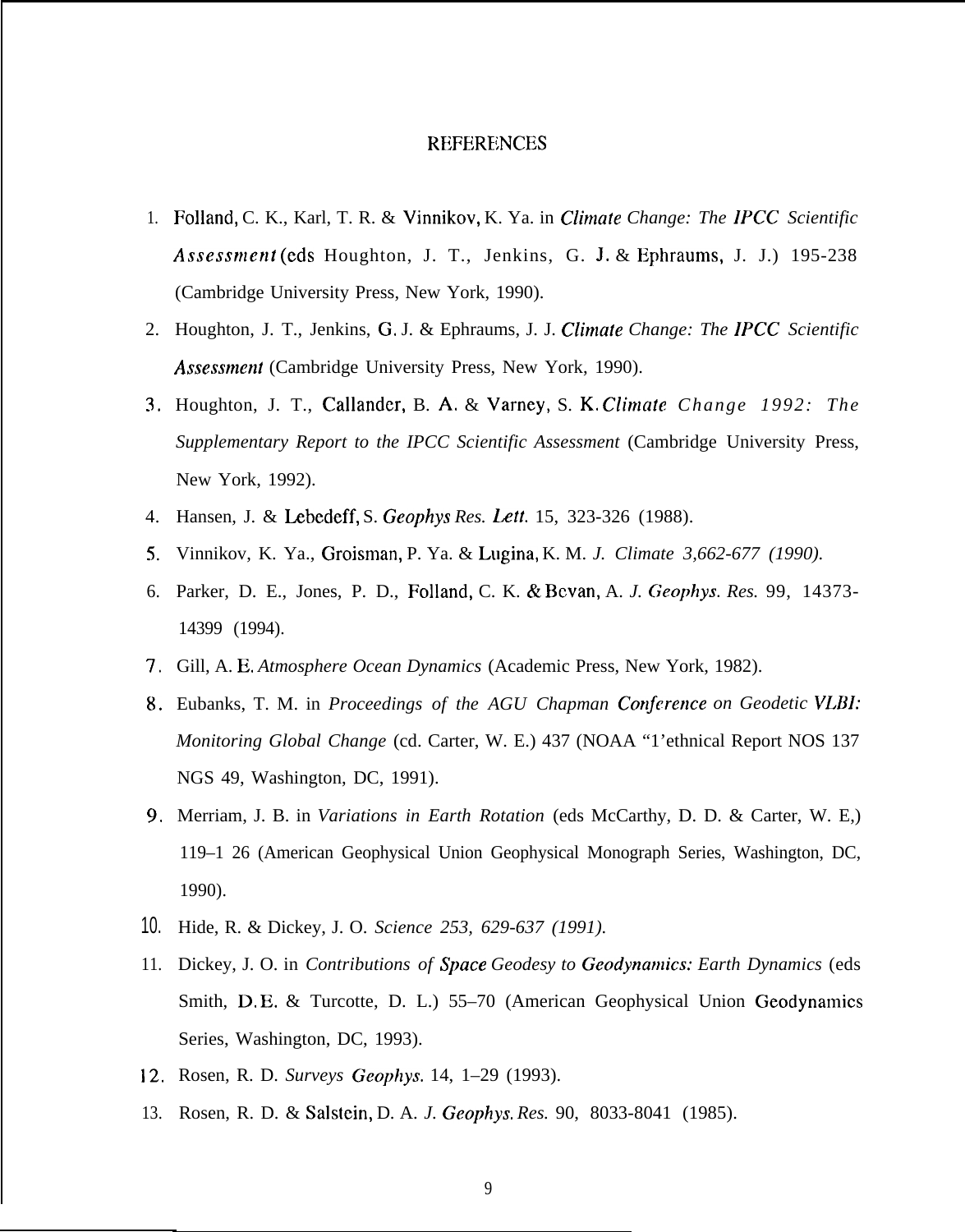- 14. Rosen, R. D. & Salstein, D. A. *Geophys. Res. Left.* 18, 1925-1926 (1991).
- 15. Naito, I. & Kikuchi, N. Geophys. Res. Lett. 17, 63 1–634 (1990).
- 16. Naito, 1. & Kikuchi, N. *Geophys. Res. Lett.* 18, 1927-1928 (1 991).
- 17. Dickey, J. O., Marcus, S. L., Johns, C. M., Hide, R. & '1'hornpson, S. R. *Geophys. Res. Lett.* 20, 2953-2956 ( 1993).
- 18. Gross, R. S. in *IERS Technical Note 14: Earth orienttition, reference frames and atmospheric excitation functions submitted for the 1992 IERS Annual Report* (cd. Chariot, P.) C1–C8 (Observatoire de Paris, Paris, France, 1993).
- 19. Yoder, C F., Williams, J. G. & Parke, M. E. *J. Geophys. Res.* 86, 881-891 (1981).
- 20. Dickman, S. R. *Geophys. J. lnt,* 112, 448-470 (1993).
- 21. Jault, D., Gire, C. & Le Mouël, J.-L. *Nature 333, 353-356 (1988)*.
- 22. Jault, D. & Le Mouel, J.-L. *Geophys. J. Int. 101,* 233-241 (1990).
- 23. Jault, D. & Le Moue], J.-L. *J. Geomag. Geoelectr.* 43, 111-129 (1991).
- 24. Jackson, A., Bloxham, J. & Gubbins, D. in *Dynamics of the Earthfs Deep Interior and Earth Rotation* (eds Le Moue], J.-L., Smylie, D. E. & Herring, T.) 97–107 (American Geophysical Union Geophysical Monograph Series, Washington, DC, 1993).
- 25. Broomhead, D. S. & King, G. P. *Physics D 20, 217-236(1986).*
- 26. Fraedrich, K. *J. Atmos. Sci.* 43,419-432 (1986).
- 27. Vautard, R. & Ghil, M. *Physics D 35,395-424 (1989).*
- *28.* Penland, C., Ghil, M. & Weickmann, K, M. *J. Geophys. Res.* 96, 22659-22671 (1991).
- 29. Priestley, M. B. *Spectral Analysis and Time Series* (Academic, San Diego, Calif., 198 1).
- 30. Chao, B. F. *Geophys. Res. Lett,* 11, 541-544 (1984).
- 31. Eubanks, T. M,, Steppe, J, A. & Dickey, J. O. in *Earth Rotation: Solved and Unsolved Problems* (cd, Cazenave, A.) 163–186 (D. Reidel, Hingham, Mass., 1986).
- 32. Chao, B. F. *J. Geophys. Res.* 93, 7709-7715 (1 988).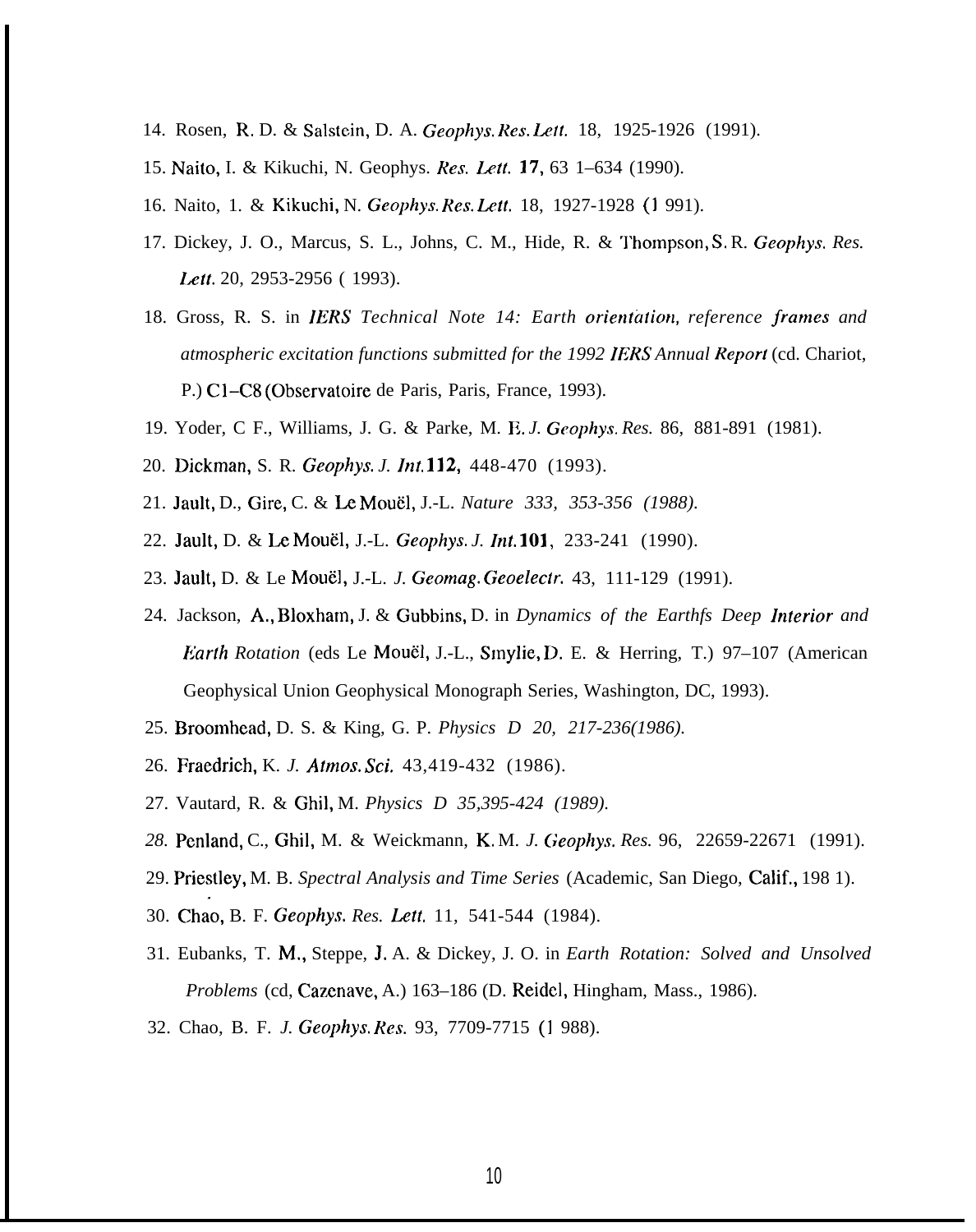- 33. Dickey, J. O., Marcus, S. L., Eubanks, T. M. & Hide, R. in *Interactions* Between *Global Climate Subsystems: The Legacy of Harm* (eds McBean, G. A. & Hantel, M.) 141-155 (American Geophysical Union Geophysical Monograph Series, Washington, DC, 1993).
- 34, Rasmussen, E. & Carpenter, T. Mon. *Weather Rev. 110,* 354--384 (1982).
- 35. Tziperman, E., Stone, L., Cane, M. A, & Jarosh, H, *Science* 264, 72–74 (1994).
- 36, Jin, F-F, Neelin, J. D. & Ghil, M. *Science* 264,70-72 (1994).
- 37. Wang, X. L. *J. Atmos. Sci.* 51, 1115--1136 (1994).
- 38. Jordi, C., Morrison, L. V., Rosen, R. D., Salstein, D. A. & Rosselló, G. *Geophys. J. Int.* 117, 811-818 (1994).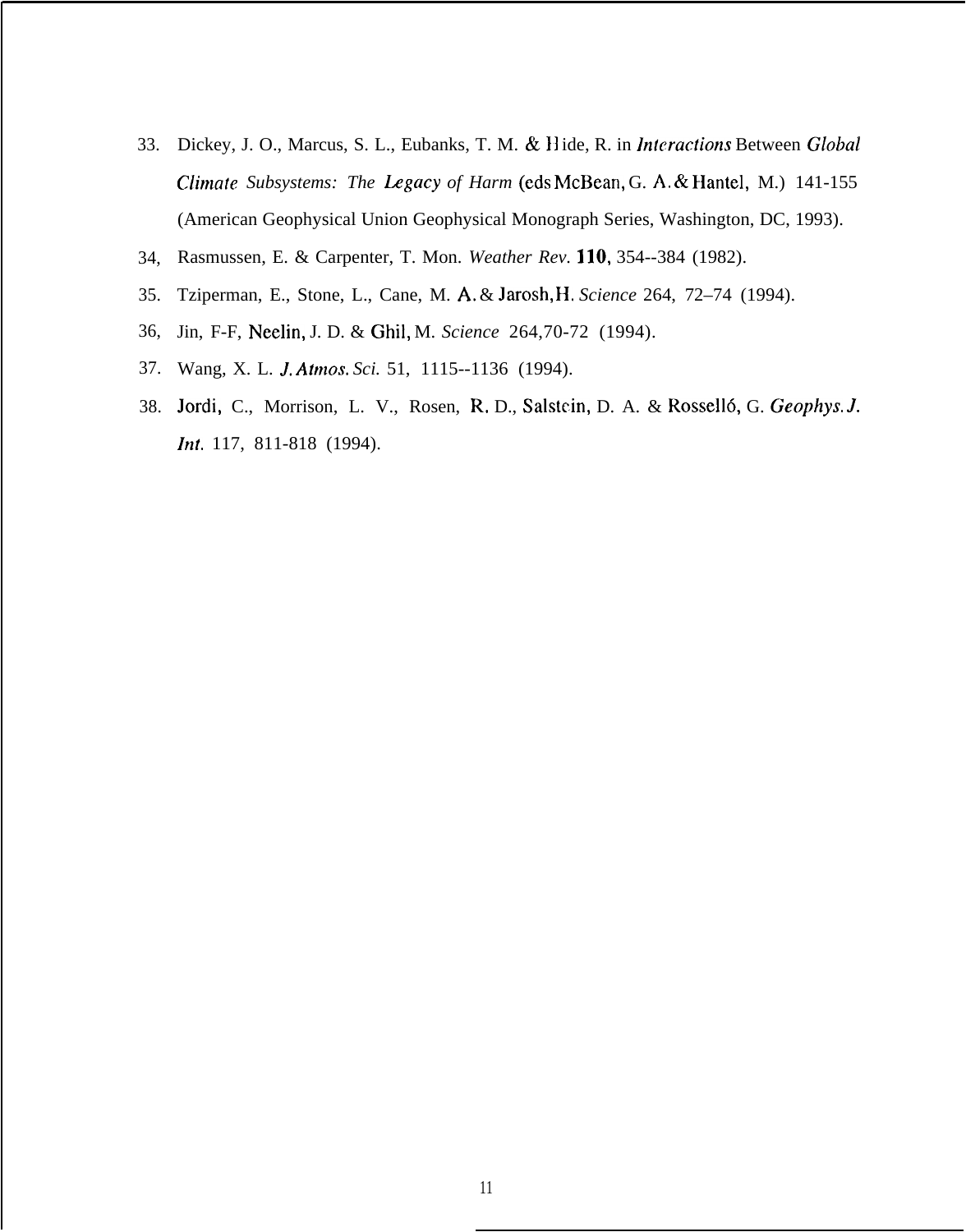## ACKNOWLEDGMENTS

ACKNOWLEDGMENTS. The work of some of the authors (RSG, SI.M, JOD, CLK) described in this paper was performed at the Jet Propulsion 1.aboratory, California Institute of Technology, under contract with the National Aeronautics and Space Administration.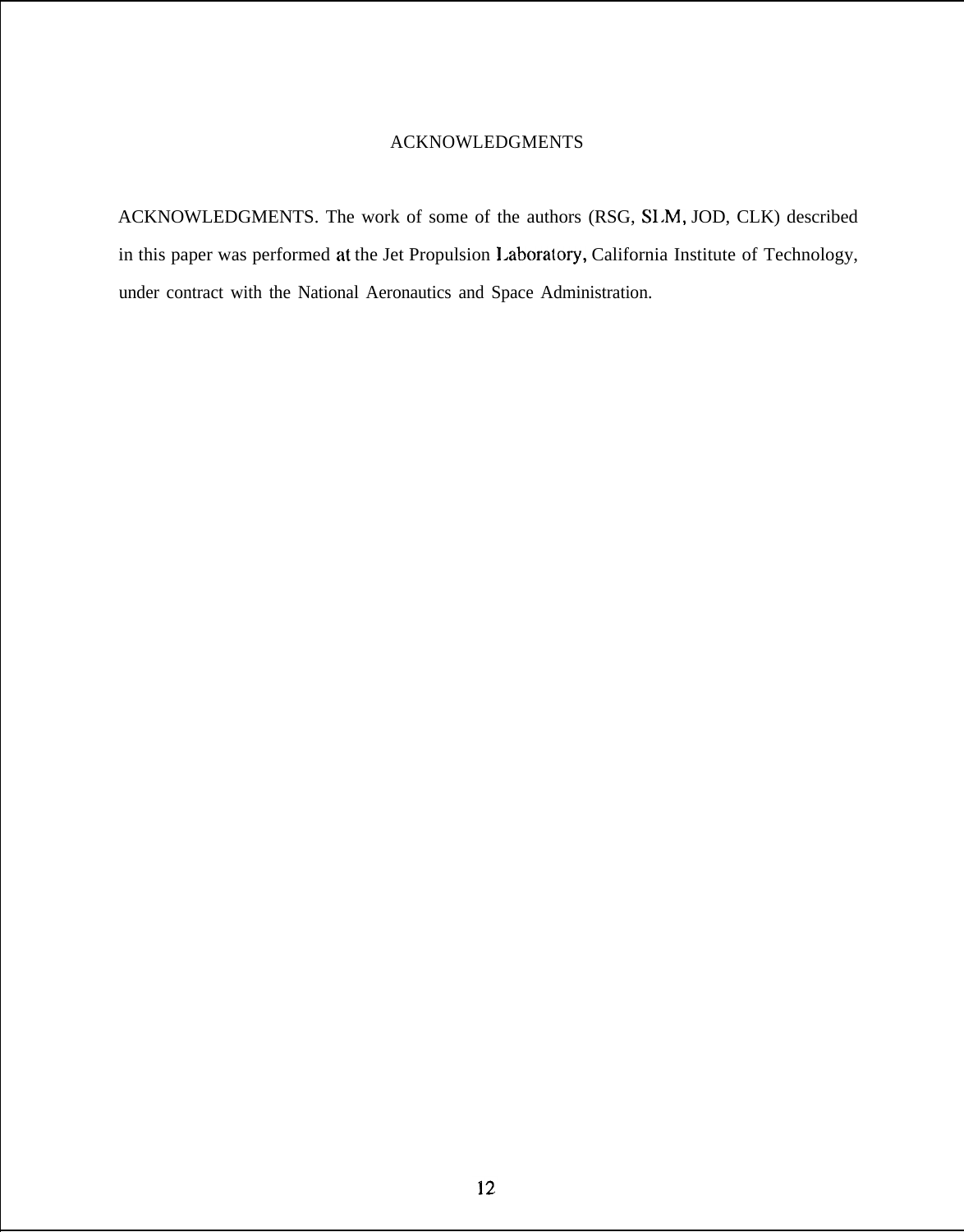#### FIGURE CAPTIONS

.

 $\overline{a}$ 

FIG. 1 Length-of-day determinations (a) and their formal errors (b) derived from a Kalman filterbased combination of independent Earth rotation measurements.

FIG. 2 Normalized cigcnvalue spectrum of the lag-covariance matrix of the length-of-day time series shown in Figure 1a. Pairs of eigenvalues are associated with periodic signals.

FIG. 3 Annual (a) and semi-annual (b) components (solid lines) of the length-of-day series shown in Figure 1 a as recovered by singular spectrum analysis. The dashed lines show the amplitudes of the respective annual and semi-annual components as determined by complex demodulation.

FIG. 4 Comparison of the Southern Oscillation Index (dashed lines) with the amplitudes (solid lines) of the annual (a) and semi-annual (b) length-of-day components. Note that in (a) the ncgat ive of the SOI has been plotted at a lag of 4 months, Superimposed on the series of annual and semi-annual LOD amplitudes are the trends exhibited by these series as determined by a linear least-squares fit.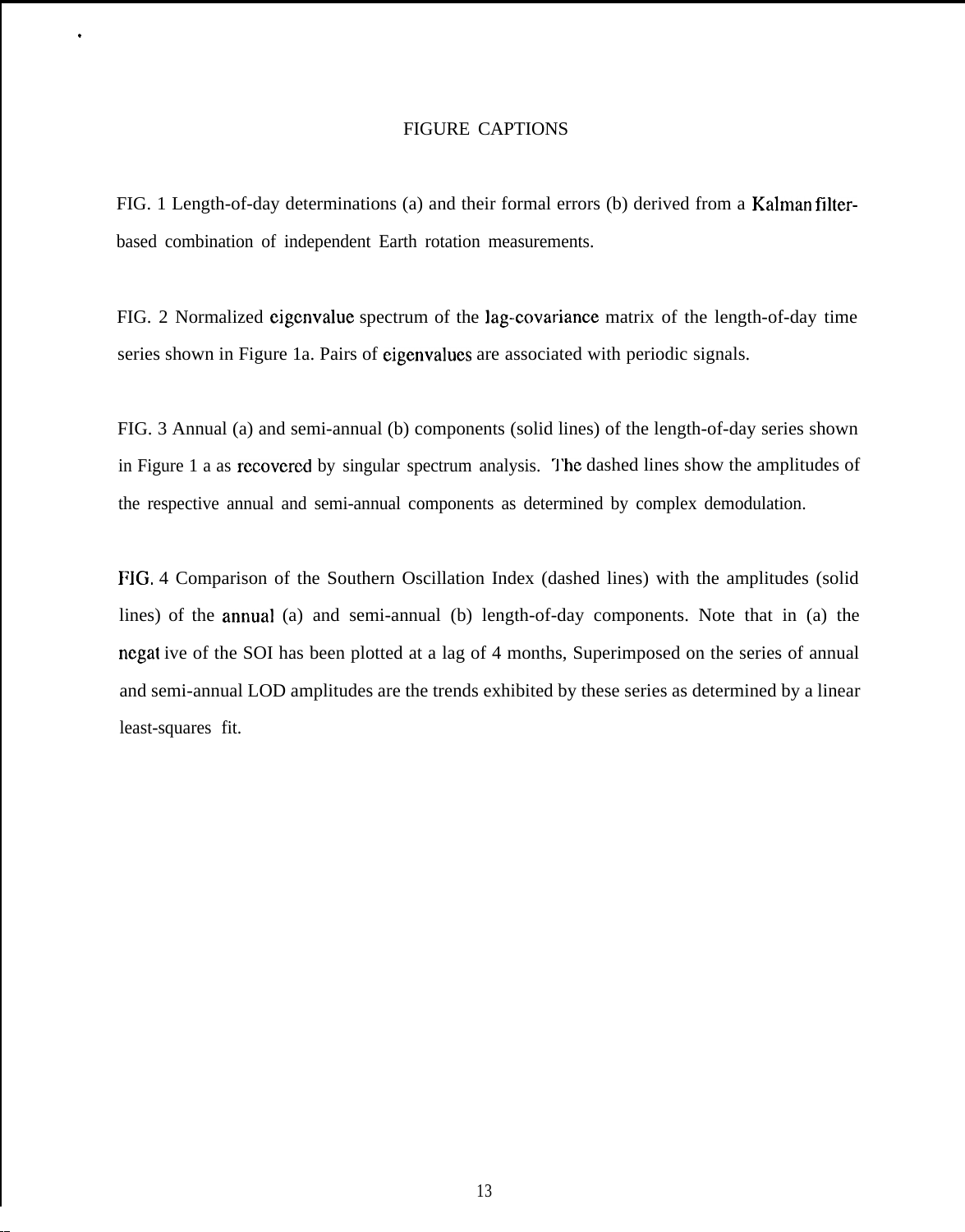

 $\frac{1}{2}$ 

SER <S: COMB92 COMB NED EARTH ORIENTATON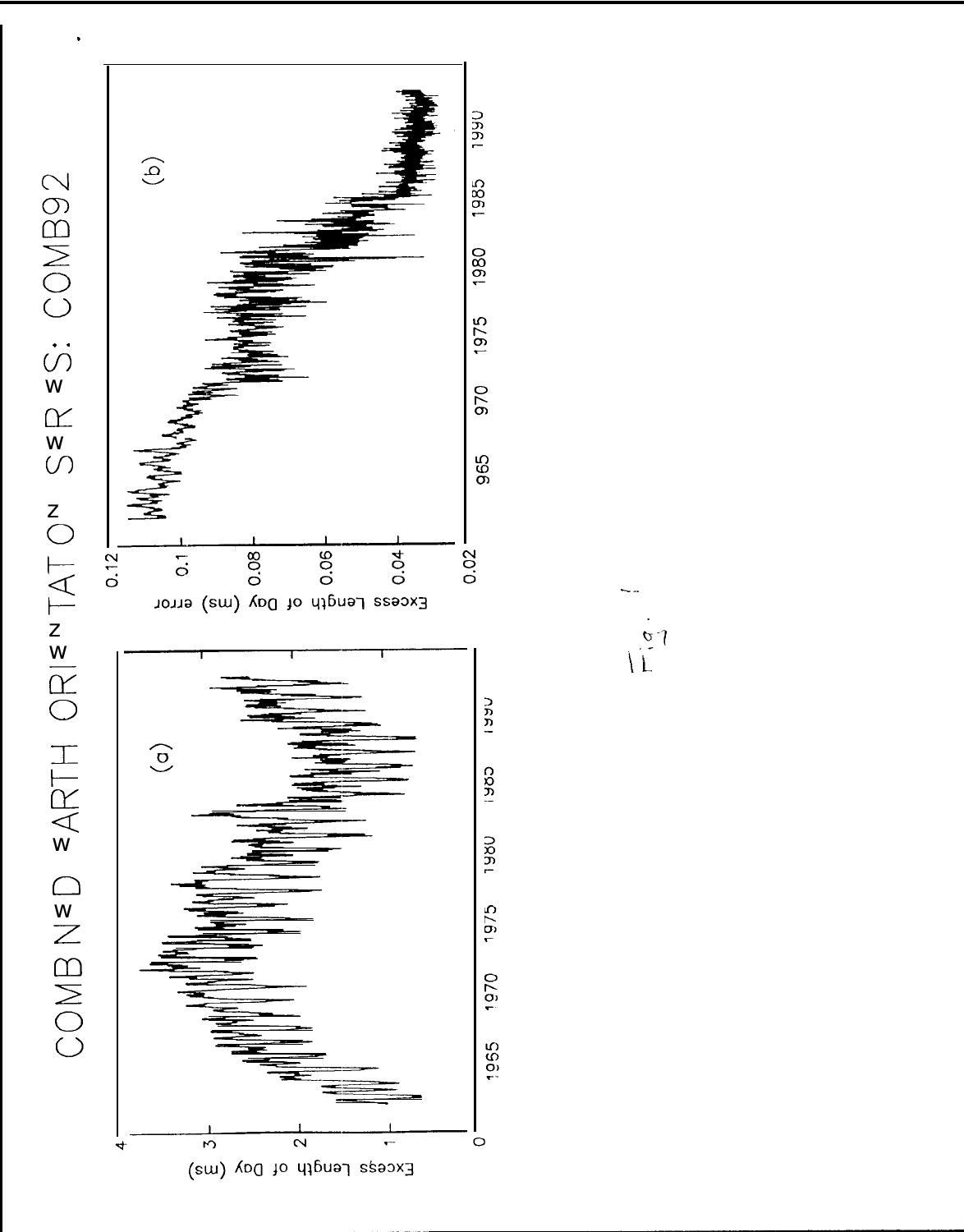



 $f_{ig.}$  2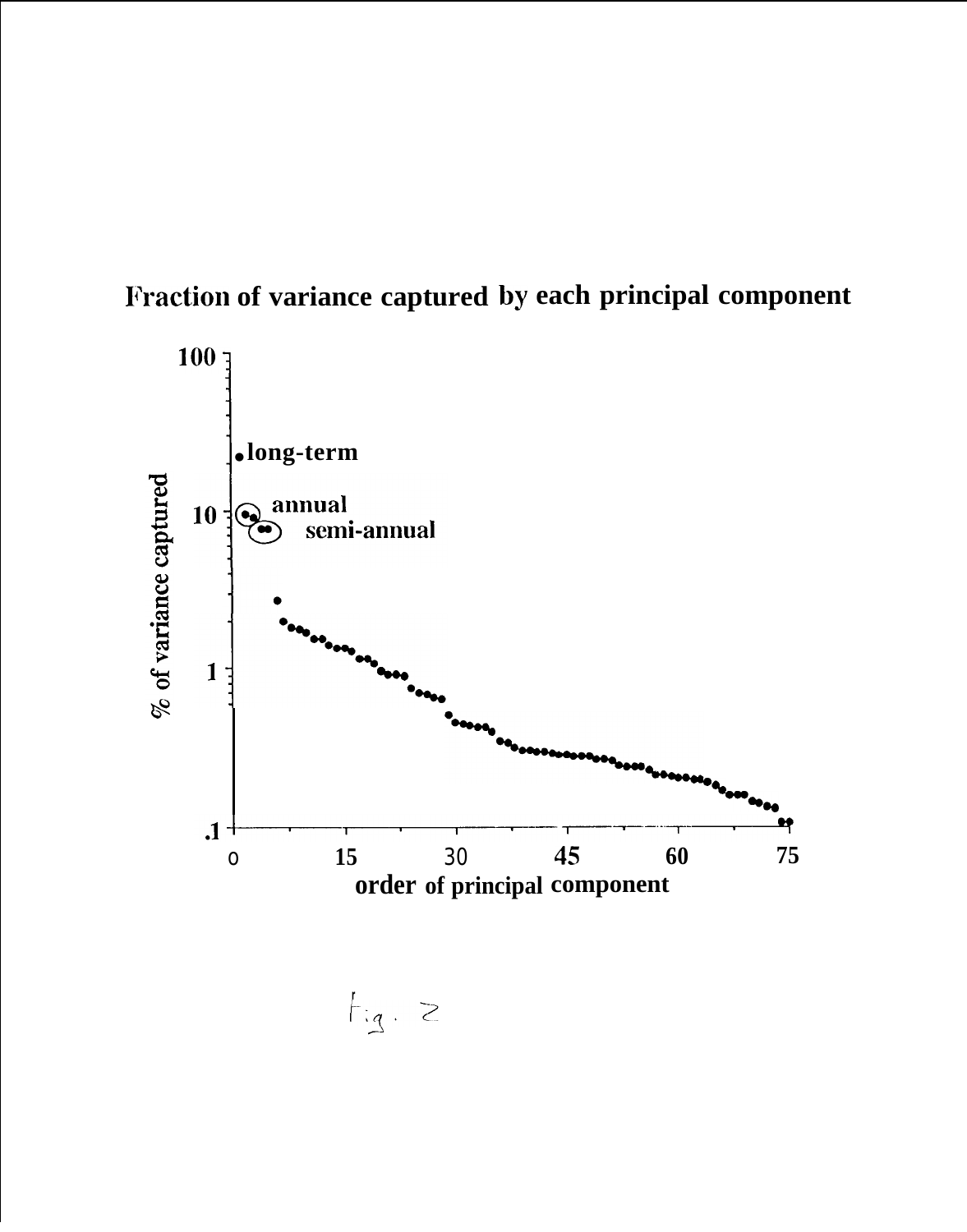

 $\mathcal{N}$ 

 $\begin{array}{c} \n\sqrt{2} \\
\frac{1}{2}\n\end{array}$